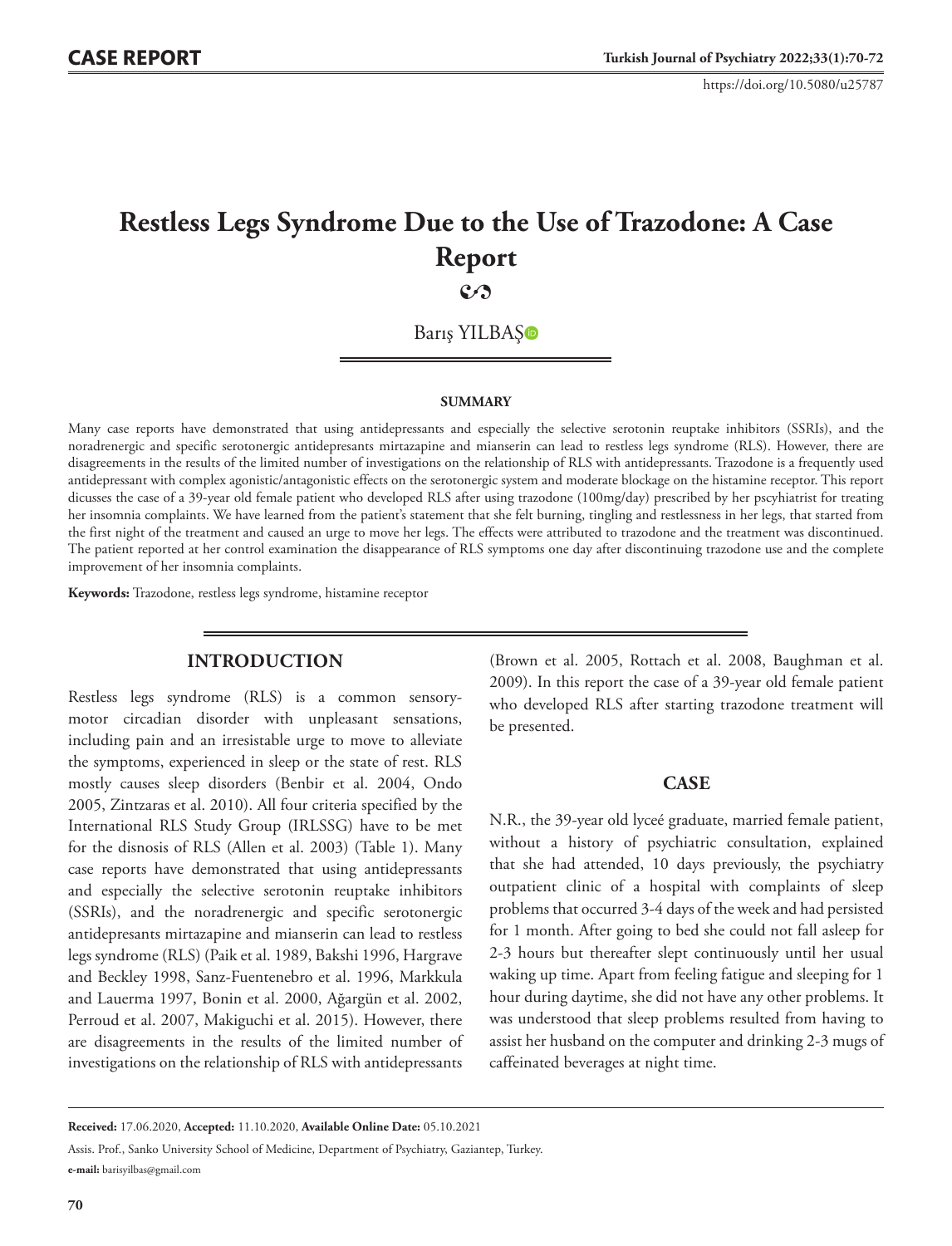**Table 1.** The Diagnostic Criteria Specified by the International Restless Legs Syndrome (RSL) Study Group (IRLSSG)

- 1. Generally the presence of disturbing and unpleasant sensations in the legs and the resultant impulse to move the legs (Sometimes this impulse can arise without the disturbing sensations, affecting the arms and other parts of the body).
- Starting and worsening of the impulse for movement or the disturbing sensations at times of inactivity such as during resting, sitting or lying down.
- 3. Partial or complete improvement of the symptoms during sustained acitivty with movements such as walking or stretching.
- Symptoms worsening in the evening or at night as compared to the daytime or starting only in the evening or at night.

The patient had been prescribed trazodone (100 mg/day) for insomnia, immediately after which she started experiencing, especially after going to bed at night, burning and tingling sensations, and restlessness in her legs causing the desire to move them when the sensations subsided. The patient had not previously experienced similar symptoms which had begun on the night she took the first dose, and gradually increased within a span of 10 days. Clinical evaluation indicated that the patient's symptoms met all four criteria for the diagnosis of RLS as specified by the IRLSSG (Table 1). During her mental status examination the patient was conscious, cooperative and fully orientated. She had good self-care, normal pace of speech, and correct associations. She did not describe delusions or hallucinations. Her mood was euthymic. She did not have a history of know diseases; and had only used trazodone during the previous 1 month. The patient scored 1 on the Beck Anxiety Inventory, 4 on the Beck Depression Inventory, and 15 on the Pittsburgh Sleep Quality Index (PSQI). The results of her haemogram, and the laboratory tests on the electrolyte, vitamin B12, folate and ferritin levels and the hepatic, renal and thyroid function tests were within normal limits. On the basis of these data the patients's symptoms were ascribed to trazodone use and the treatment was terminated. The patient was informed that her sleep complaint resulted from not paying attention to sleep hygiene and was given advice on the subject, explained that she did not need any medication and was given a follow up control appointment. At her control examination the patient reported that the RLS symptoms ceased the day after discontinuing trazodone use. She did not have any sleep disorder and had a score of 3 on the PSQI.

### **DISCUSSION**

There are many case reports demonstrating that using antidepressants and especially the selective serotonin reuptake inhibitors (SSRIs), and the noradrenergic and specific serotonergic antidepresants mirtazapine and mianserin can lead to restless legs syndrome (RLS) (Sanz-Fuentenebro et al. 1996, Markkula and Lauerma 1997, Bonin et al. 2000,

Ağargün et al. 2002, Perroud et al. 2007, Makiguchi et al. 2015). However, conflicting results have been reported by the limited number of investigations in the literature on the relationship of RLS with antidepressants (Brown et al. 2005, Rottach et al. 2008, Baughman et al. 2009). While some data indicated that antidepressant use may lead to RLS (Ohayon and Roth 2002, Rottach et al. 2008, Baughman et al. 2009), others did not (Brown et al. 2005). One study reported data evincing the subsidence of RLS symptoms by SSRIs (Dimmitt and Riley 2000).

In a group of patients receiving, for the first time, antidepressant treatment with SSRIs, mirtazapine, venlafaxine, duloxetine, and reboxetine, 9% developed RLS on the starting days of therapy. Whereas reboxetine did not have any effect, mirtazapine caused the highest RLS incidence of 28% and the rest of the agents were associated with incidences of 5-10% (Rottach et al. 2008). Attention was drawn to the gender basis of RLS development by antidepressants, with a higher severity of symptoms occurring among male patients (Baughman et al. 2009). Investigation of the incidence of RLS development in our country indicated that prevalence was higher among antidepressant users although using SSRIs or tricyclic antidepressants (TCAs) was not a significant risk factor for the development of RLS. The same study also demonstrated that combined therapy with trazodone and another antidepressant agent resulted in a higher incidence of RLS among female patients (Çalıkuşu et al. 2012). Although slightly less incidence was reported with monotherapy, a statistically significant difference was not determined in the occurrence of RLS with combined or monotherapy with antidepressants. With the exception of escitalopram, RLS development did not significantly correlate with any other antidepressant agent (Odabaş ve Uca 2019). There is one report on the case of a 69-year old male RLS patient, resistant to all medical therapies but clinically responding to combined therapy with clonazepam and trazodone, which was attributed to the delay in sleep latency, enabling sleep continuity and increasing the slow wave sleep by trazodone (Hasegawa et al. 2004).

The dopaminergic system is believed to have the dominant part in the development of RLS. Low dose dopamine agonists improve RLS symptoms. Antidepressants are thought to cause RLS symptoms by increasing serotonergic and noradrenergic activity and decreasing dopaminergic activity (Ağargün et al. 2002, Zhou et al. 2002, Zhou et al. 2005).

The exact mechanism of action of trazodone has not been elucidated. The complex agonist/antagonist action profile on serotonin has been of interest (Golden et al. 2004). Trazodone is a relatively weak SSRI compared to fluoxetine and sertraline (Hytell 1982). This low SSRI effect may contribute to the development of RLS by increasing the serotonin levels and decreasing the amount of dopamine